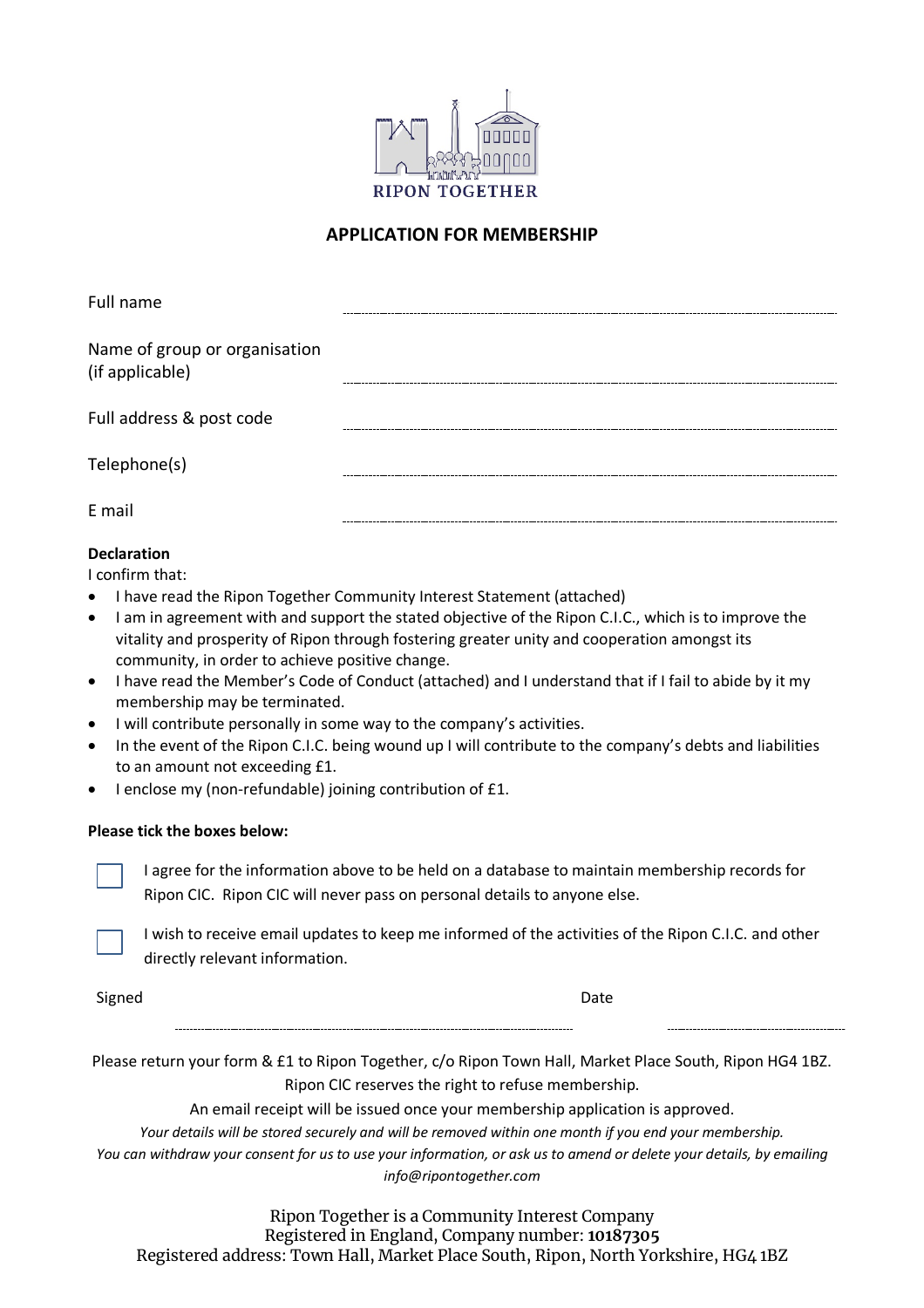

## COMMUNITY INTEREST STATEMENT

The Ripon CIC has been set up to improve the vitality and prosperity of Ripon through fostering greater unity and cooperation amongst its community, in order to achieve positive change.

This will benefit:

- People who live, work and / or run a business in and around Ripon
- People who visit Ripon to access cultural, leisure, business and community services and facilities.

Ripon Together will:

- Provide a mechanism for organisations and members of the community to work together in partnership to improve the city
- Develop a sustainable approach to funding by looking for opportunities to generate surpluses which can be reinvested in addition to access grant funding to support the delivery of actions.
- Develop and deliver projects and services to enhance the city's economy.
- Develop and deliver projects and services to improve the customer experience and attract more visitors and tourists to Ripon
- Develop and deliver projects and services to improve the quality of life of those living in and around the city.
- Any surpluses generated will be reinvested in the delivery of projects and services as outlined above for the benefit of the community in pursuit of the Community Interest Company's objective.

Registered address: Town Hall, Market Place South, Ripon, North Yorkshire, HG4 1BZ

> Ripon Together is a Community Interest Company Registered in England, Company number: 10187305